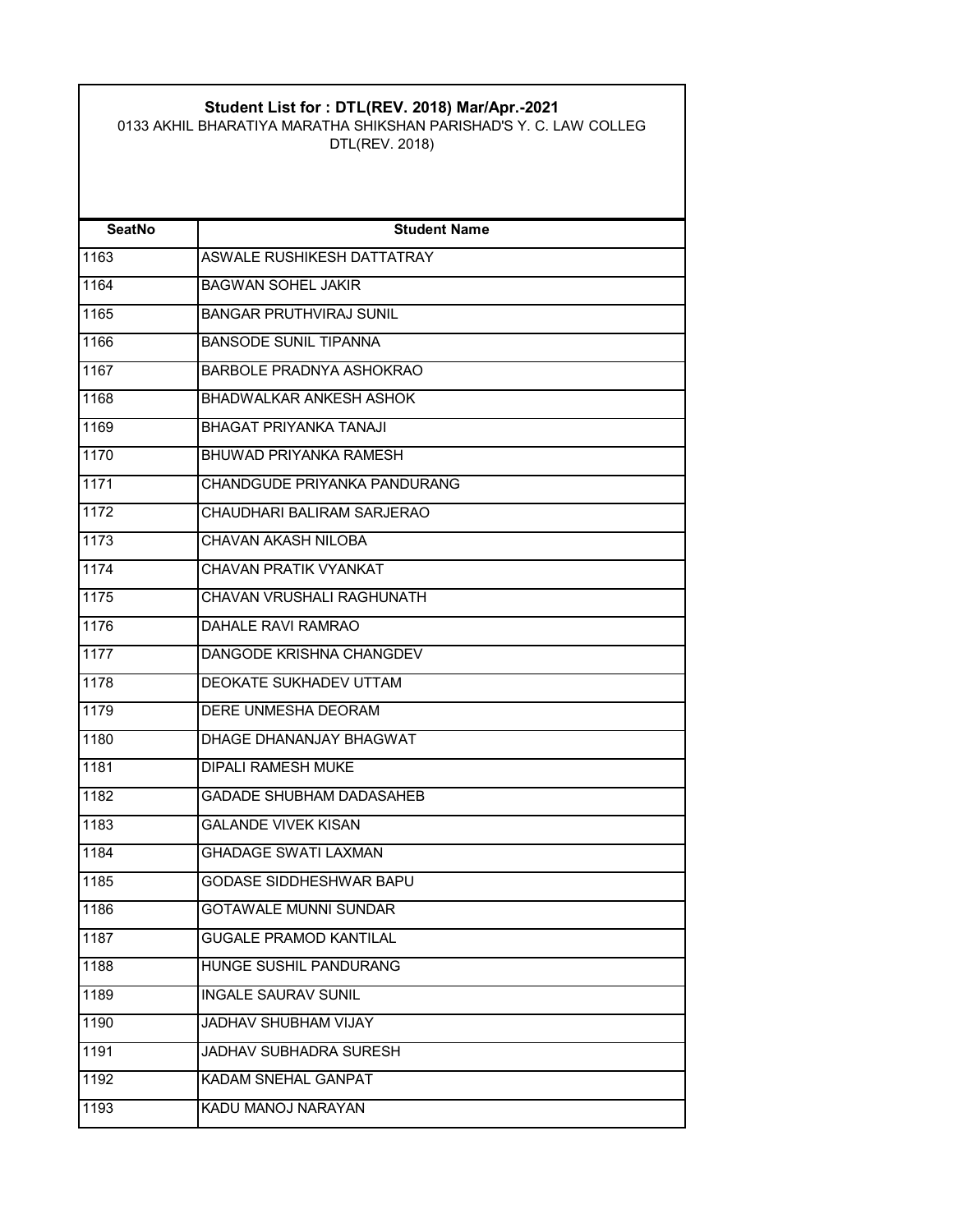| 1194 | <b>KALE SANKET SUBHASH</b>     |
|------|--------------------------------|
| 1195 | <b>KAMBLE MANASI DILIP</b>     |
| 1196 | KARANDE AKSHAY CHAGAN          |
| 1197 | KATE POOJA GORAKH              |
| 1198 | KHUTWAD SWAPNIL MURLIDHAR      |
| 1199 | KSHIRSAGAR SANKET RAMKRISHNA   |
| 1200 | KULKARNI MANISH MAHESH         |
| 1201 | LATURKAR MADHURA MANGESH       |
| 1202 | <b>LOKHANDE VIDYA GULAB</b>    |
| 1203 | <b>MAHAJAN PIYUSH PRASANNA</b> |
| 1204 | MALEKAR YOGESH SITARAM         |
| 1205 | MARNE SIDDHARTH SADANAND       |
| 1206 | MORE ARCHANA VIJAY             |
| 1207 | MULE DIGVIJAY DATTATRAY        |
| 1208 | NALAWADE SAGAR PANDURANG       |
| 1209 | NEHATRAO ABHIJEET ARUN         |
| 1210 | NILESH PRADIPRAO KATE          |
| 1211 | PADWAL AVINASH ABASAHEB        |
| 1212 | PALKAR SWAPNALI NILESH         |
| 1213 | PARIHAR NILESH RAMLAL          |
| 1214 | PATIL NEHA NARAYANRAO          |
| 1215 | PAWAR NIRANJAN SUDHAKAR        |
| 1216 | PHALKE PARAG VISHWAS           |
| 1217 | RAJPUROHIT VISHAL RAMSINGH     |
| 1218 | <b>RASWE ASHVINI BHAGWAT</b>   |
| 1219 | RAUT RUTUJA SANJAY             |
| 1220 | RONULE YOGESH CHANDRAKANT      |
| 1221 | SADGAR RUPALI BHAUSAHEB        |
| 1222 | SALUNKE BHARAT MALHARI         |
| 1223 | SALVI SUSHILKUMAR SITARAM      |
| 1224 | SANGHAI GAYATRI MAHAVIR        |
| 1225 | SHELKE NITEEN SHIVAJIRAO       |
| 1226 | SHELKE PRATIK ASHOK            |
| 1227 | SHILIMKAR NIKHIL PRATAP        |
| 1228 | SHILIMKAR NILESH PRATAP        |
| 1229 | SHINGVI KOMAL MAHENDRA         |
| 1230 | SOLUNKE PRASHANT PANDURANG     |
|      |                                |